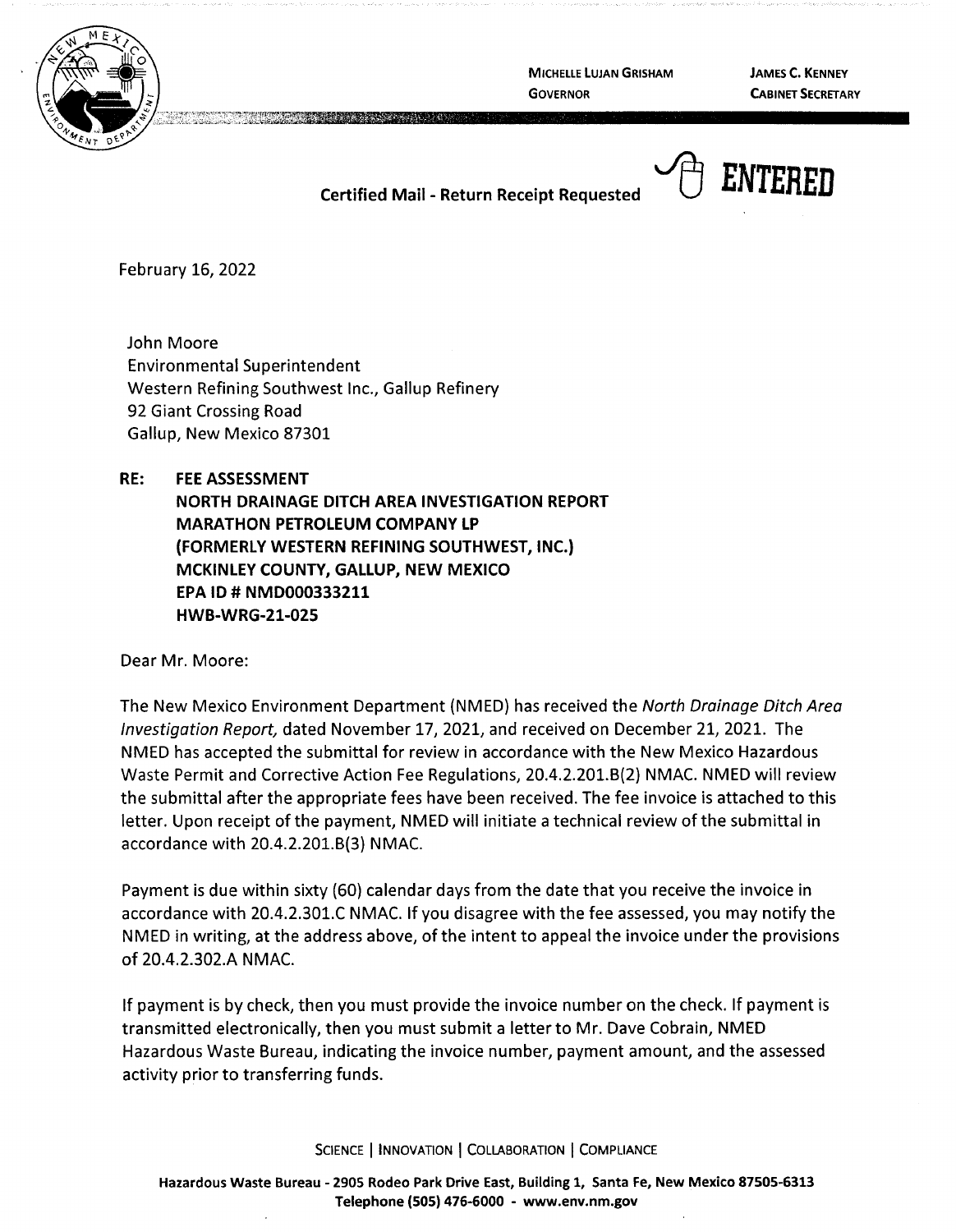Mr. Moore February 16, 2022 Page 2

If you have any questions regarding this letter, please contact Michiya Suzuki of my staff at 505- 690-6930.

 $\frac{\partial \mathbf{v}}{\partial \mathbf{u}} = \frac{1}{\sqrt{2\pi}} \mathbf{u}$ 

Sincerely,

*YJ J/2( ~:,/ !.:/~-------··* 

Dave Cobrain Program Manager Hazardous Waste Bureau

cc: J. Sanchez, NMED HWB M. Suzuki, NMED HWB